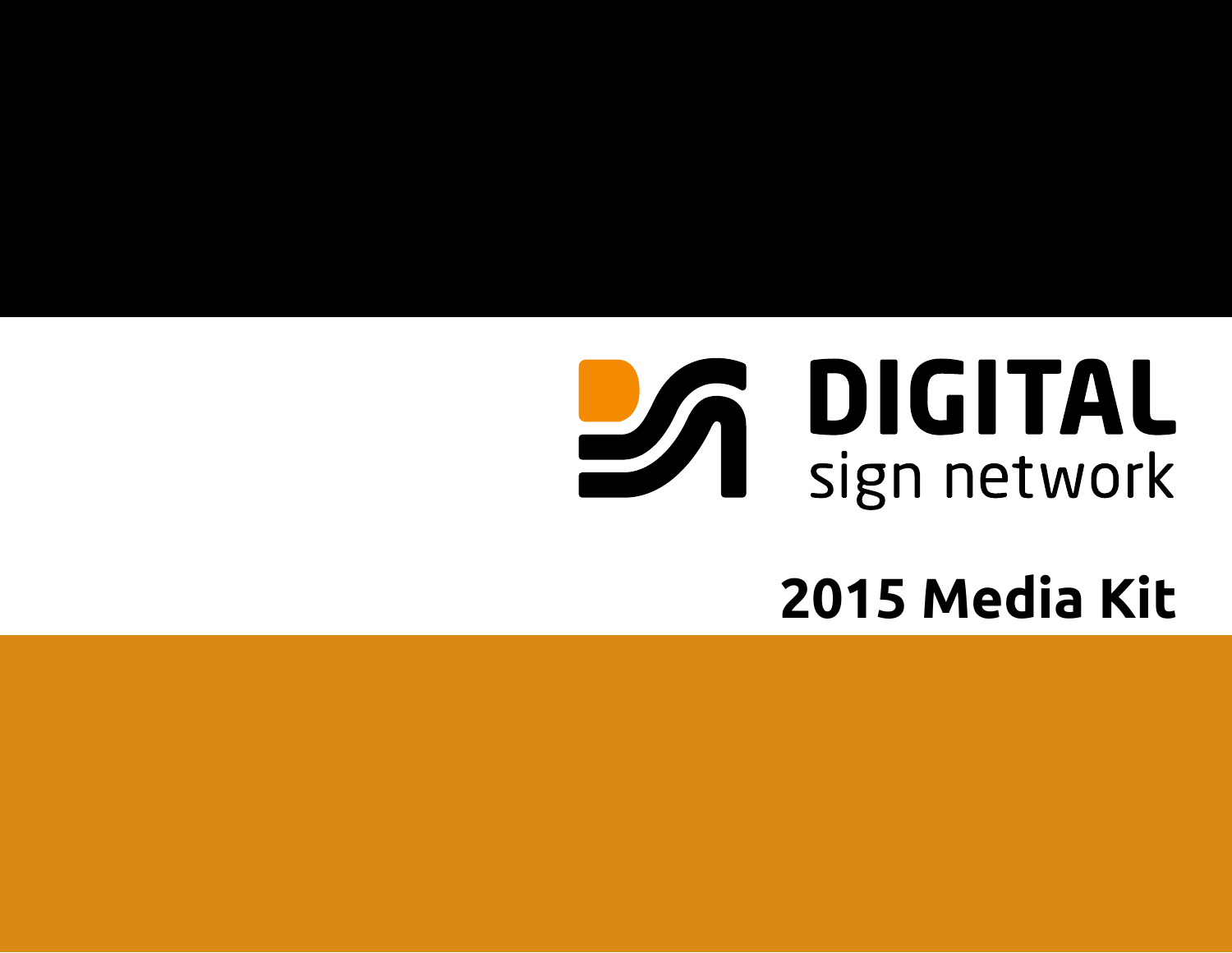#### **ABOUT US**

Digital Sign Network manages Digital Billboards within the Central Valley of California. This element of digital advertising provides media buyers the ability to increase reach, engagement and indexing goals for their clients and brands. The ongoing explosive growth of the digital out-of-home and screen media sector through messaging to shoppers, patrons, travelers, staff and students for commercial and brand benefits, is part of the overall context of visual experience and interaction.

#### **WHY DIGITAL SIGN NETWORK?**

Company founders, Andy Soares and Charlie Gay have a combined experience of over sixty years helping organizations maximize their advertising potential through compelling signage. Digital Sign Network can take your business or organization from conceptualization all the way through to development and implementation.

# **OUR MISSION**

- Create a network of Digital Billboards at an affordable cost for small and medium size businesses.
- Provide quality services with integrity to local businesses where we live and raise our families .
- Give back to the community.

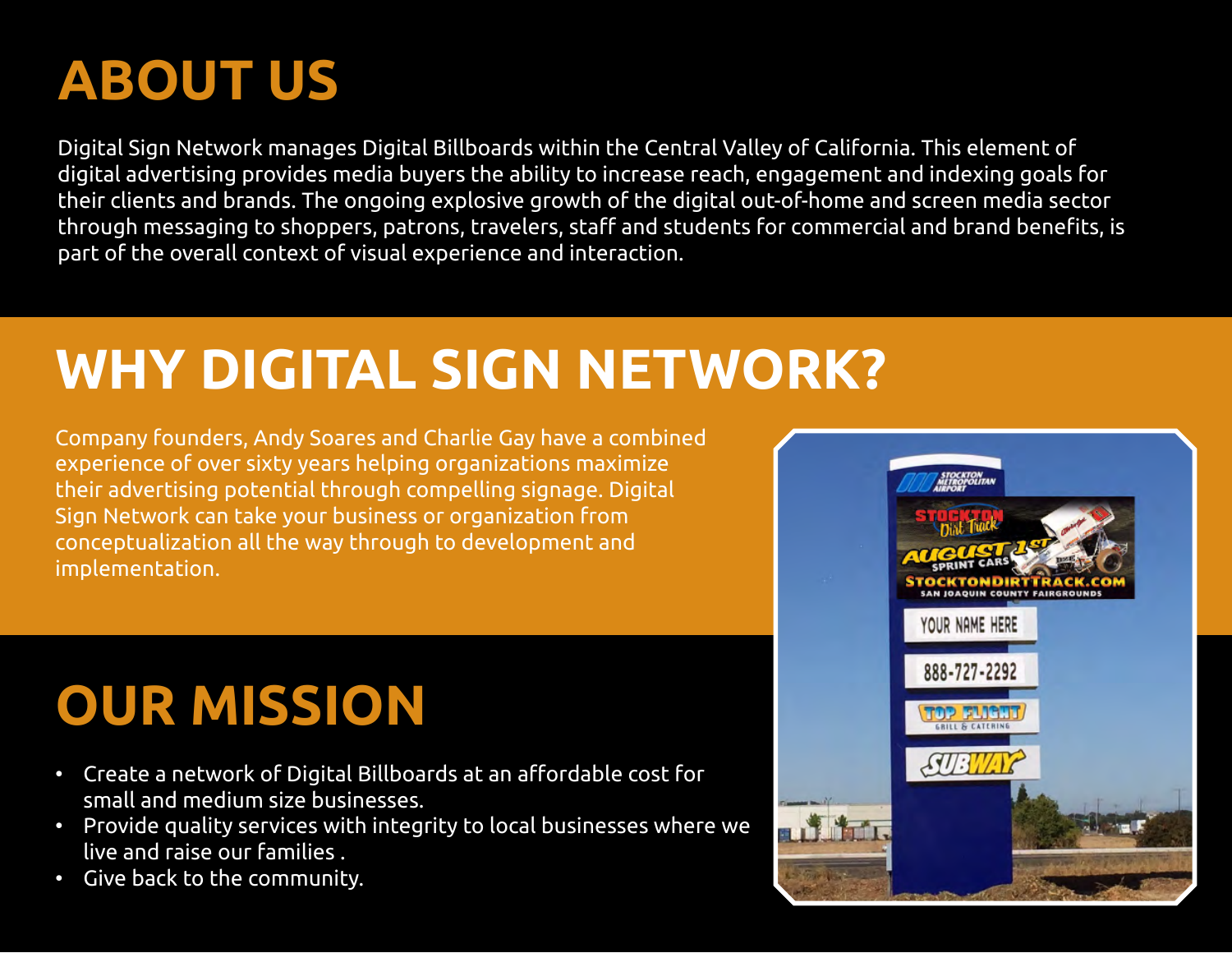## WHY DIGITAL BILLBOARDS?



Frequency branslates to reaching a higher percentage of your target audience and a greater number of exposures.



**CREATIVITY** 

Create only positive attention to your product or brand by communicating your message in bright, bold colors, memorable images and creative graphics.



Extremely easy to target a specific market.



Celebrate special days with the ones you love: birthdays, anniversaries, employee appreciations, proposals, just to mention a few. Create a sense of urgency.



Change the timing and frequency of messages depending on customer demographics and other analytical information. Change your message weekly, daily, hourly or in real time.



Billboards increase product awareness and product knowledge, both which translate bo increased sales and profits. They can be an effective way to get your message out.



Lowest cost per thousand than any other type of advertising. Outdoor ads cost 80% less than TV commercials, 60% less than newspaper ads, and 50% less than radio ads.



Display clear, actionable information in real time. (weather, traffic conditions, Amber Alerts, newsheadlines and sales specials).



Display items of community interest (Hometown Hero, Welcome Home Troops, community news & events.)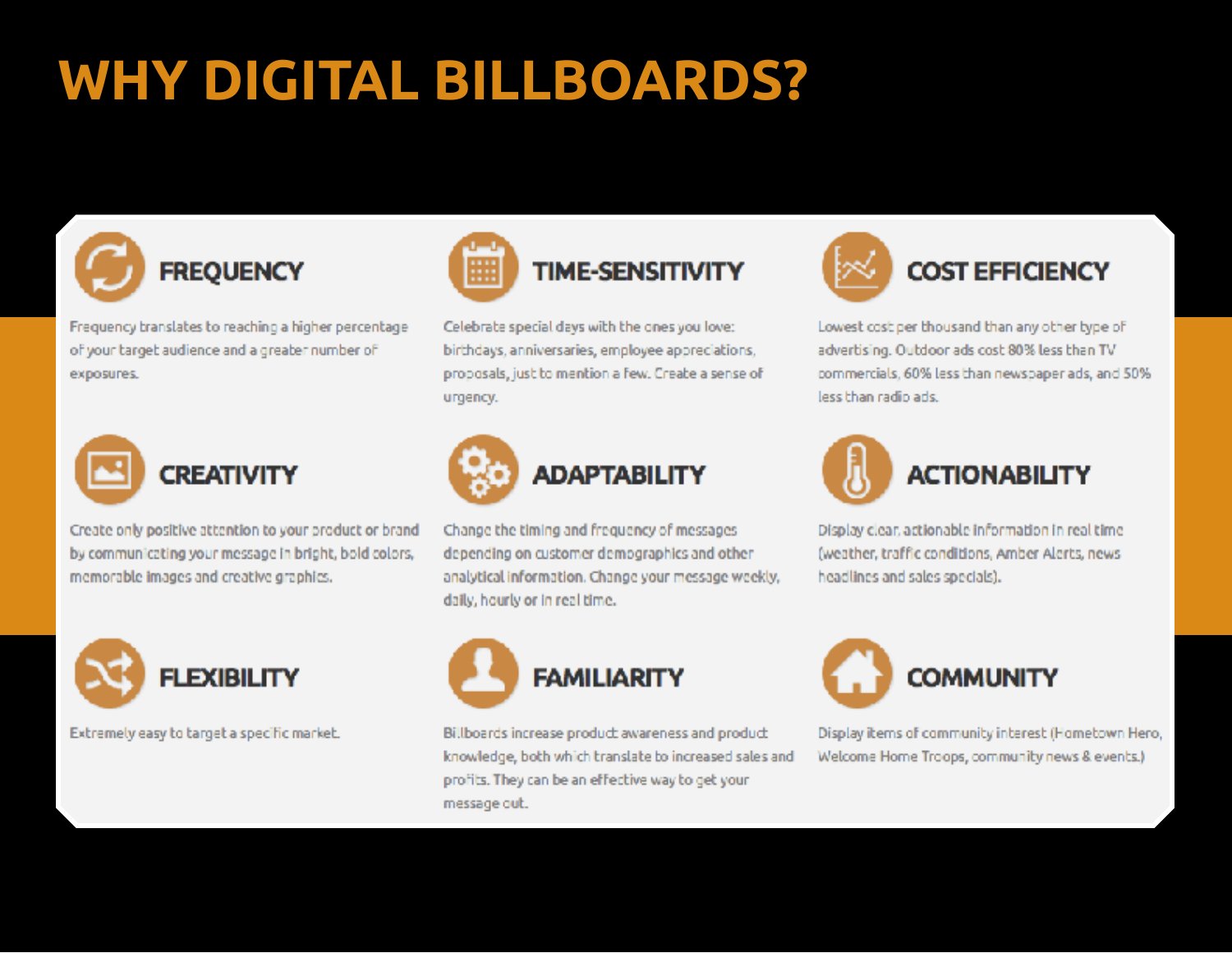## **LOCATIONS**

Digital Sign Network has locations in development across the Central Valley of California. The map below shows current and future locations.



**<------------------------- Click anywhere on map to open as an interactive map**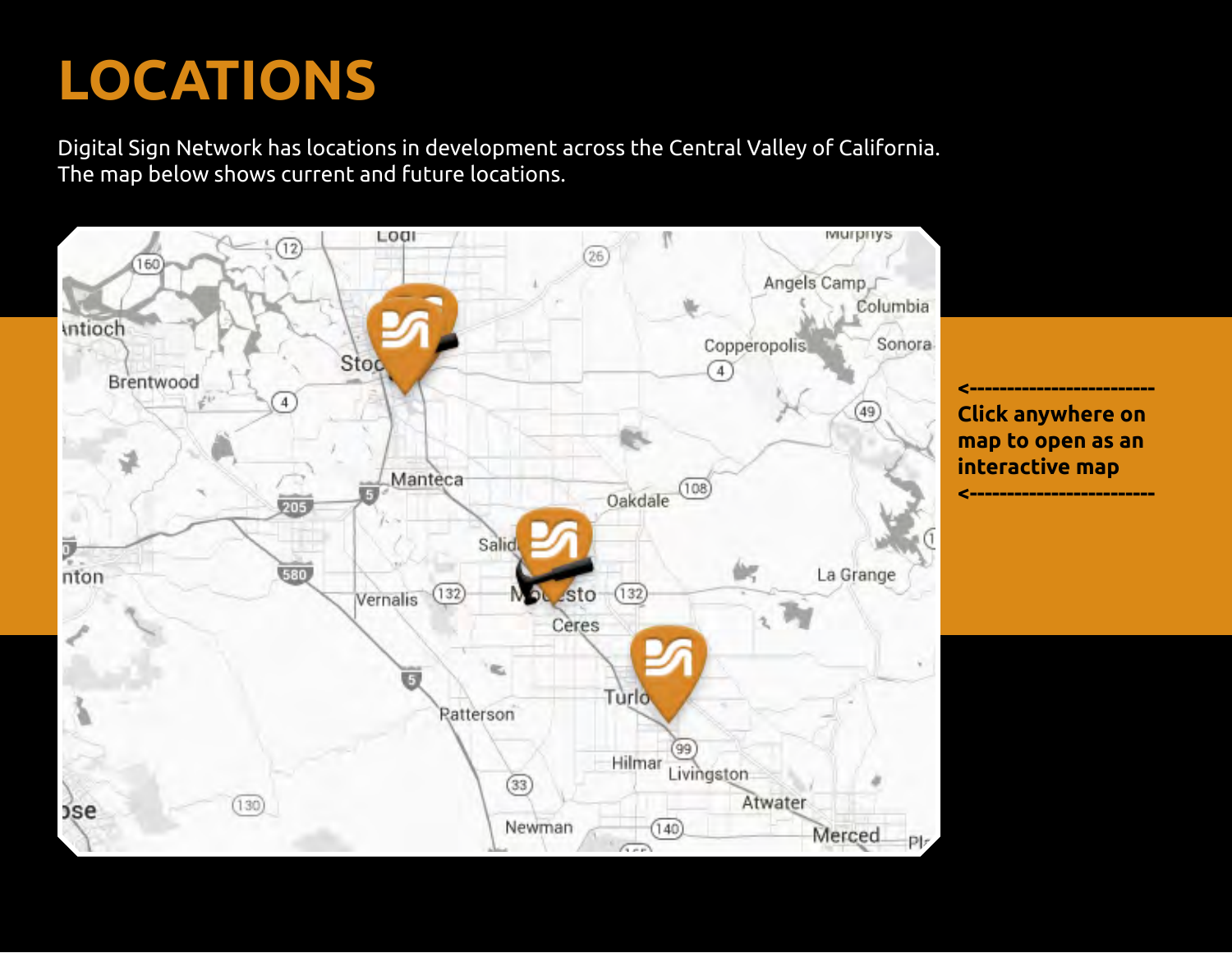# **CREATIVE GUIDELINES/EXAMPLES**

- Less copy is best with billboard artwork, 6 words or less
- Avoid white backgrounds
- Dark backgrounds used with contrasting light colored copy works best
- Take advantage of flexibility and change messages weekly, daily or even hourly

#### **Artwork Specs**

- JPEG files
- 72 dpi
- 1280 pixels wide x 560 pixels high